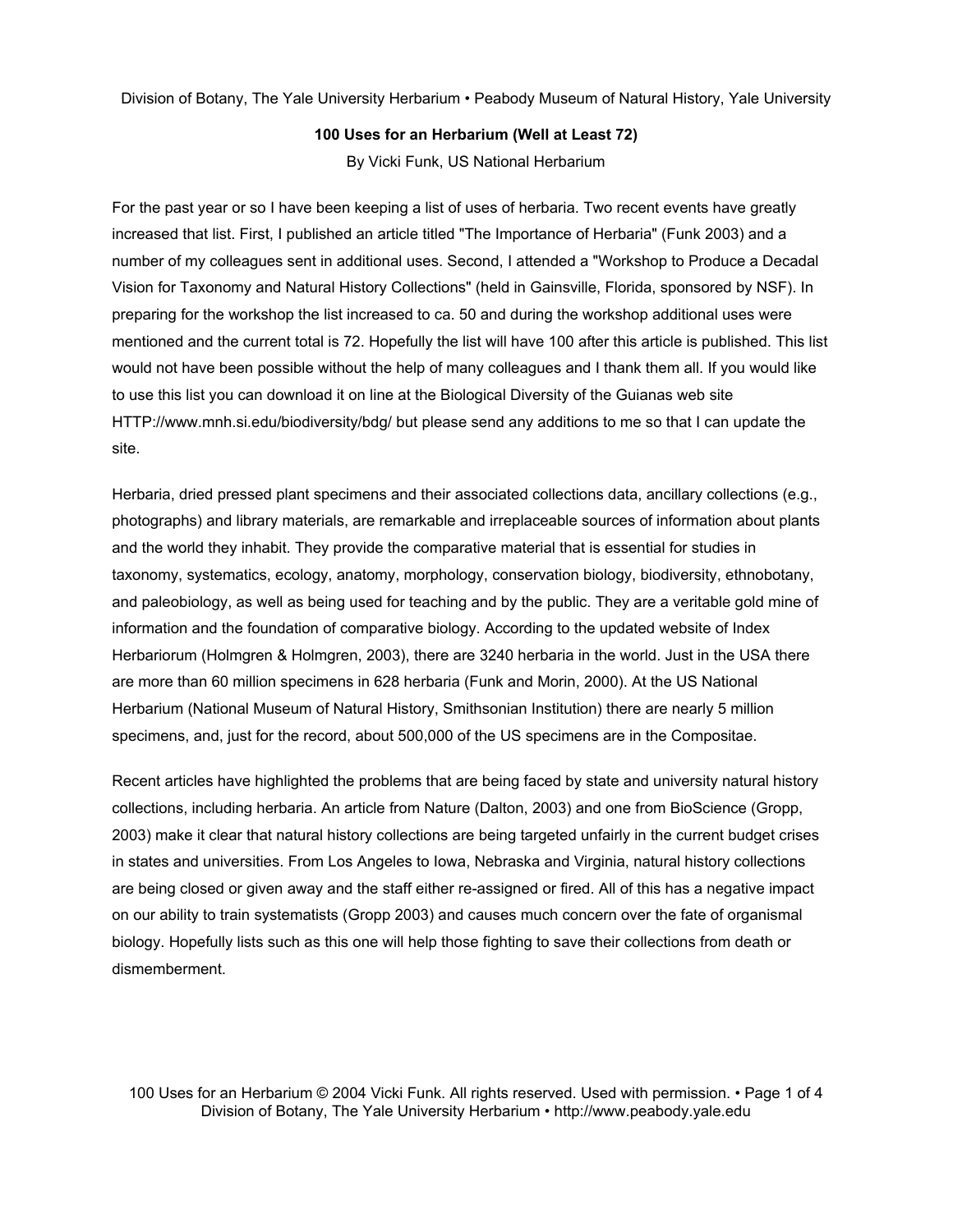An herbarium can be used to:

# Basic Functions & Research

1. discover or confirm the identity of a plant or determine that it is new to science (taxonomy);

2. document the concepts of the specialists who have studied the specimens in the past (taxonomy);

3. provide material for making morphological measurements (taxonomy, systematics);

4. provide locality data for planning field trips (taxonomy, systematics, teaching);

5. provide data for floristic studies (taxonomy);

6. serve as a repository of new collections (taxonomy and systematics);

7. provide data for revisions and monographs (systematics);

8. verify plant Latin names (nomenclature);

9. serve as a secure repository for "type" specimens (taxonomy);

10. provide infrastructure for obtaining loans etc. of research material (taxonomy and systematics);

11. facilitate and promote the exchange of new material among institutions (taxonomy);

12. allow for the documentation of flowering and fruiting times and juvenile forms of plants (taxonomy, systematics, ecology, phenology);

13. provide the basis for an illustration of a plant (taxonomy and general publishing);

14. provide material for DNA analysis (systematics, evolution, genetics);

15. provide information for GIS studies of past and future collecting expeditions (taxonomy, ecology, etc.);

16. house vouchers for photographs that can be used in lectures, web sites, and publications (taxonomy); 17. provide information on rare, extirpated, or extinct species that can no longer be found in nature

(taxonomy, conservation biology);

18. provide modern specimens for comparisons with fossils (e.g. classification of leaf patterns; paleobotany);

19. to trace the history of usage of binomials for a given taxon in a given area (local flora);

Related Research - Collections are the lynchpin of biological research

20. provide pollen for taxonomic, systematic, and pollination studies as well as allergy studies (taxonomy, systematics, pollination ecology, insect ecology, and medical studies);

21. provide reference samples for the identification of plants eaten by animals (animal ecology);

22. determine native ranges and document which plants grew where through time (invasive species, climate change, habitat destruction, etc.)

23. document what plants grew with what other plants (phytogeography, ecology);

24. provide material for microscopic observations (anatomy and morphology);

25. document the morphology and anatomy of individuals of a particular species in different locations (environmental variation);

26. serve as a repository for voucher specimens (ecology, ethnobotany, environmental impact studies, etc.);

27. provide material for chemical analysis (lead-uptake; pollution documentation; bio-prospecting, for coralline algae - determining past ocean temperatures and chemical concentration);

28. provide information for studies of expeditions and explorers (history of science);

29. provide the label data and field notebooks necessary for accurate data-basing of specimens (biodiversity and conservation biology, biogeography);

30. serve as a reference library for the identification of parts of plants (e.g., seeds) found in archeology digs (paleoethnobotany);

31. provide context for accompanying library and other bibliographic resources (library sciences, general research, taxonomy, etc.);

32. serve as an archive for related material (field notebooks, letters, reprints, etc.);

33. provide information on common names and local uses of plants (anthropology, linguistics, ethnobotany, economic botany);

34. provide insect collections that have been incidentally collected along with the plants (entomology,

100 Uses for an Herbarium © 2004 Vicki Funk. All rights reserved. Used with permission. • Page 2 of 4 Division of Botany, The Yale University Herbarium • http://www.peabody.yale.edu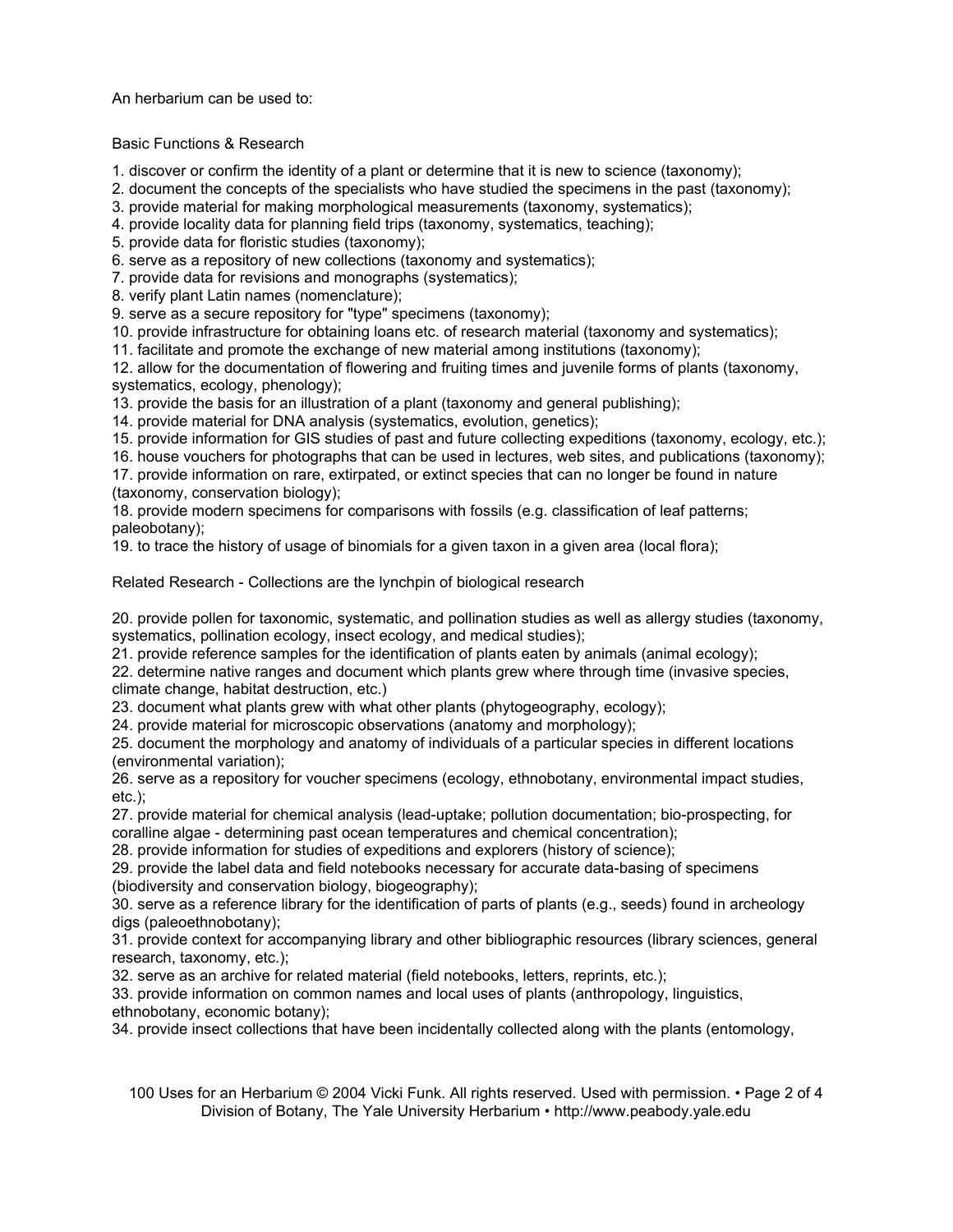ecology);

35. serve as a means of locating rare or possibly extinct species via recollecting areas listed on label data (conservation biology, environmental impact statements, endangered species, etc.);

36. provide information on plant predators (e.g., leaf miners, leaf-cutter ants; entomology, ecology);

37. establish the presence and distribution of plant diseases (e.g. anther-smut);

38. track introduction and spread of invasive species (ecology);

39. document CO2 change over past 10,000 to 10,000,000 years, a more precise proxy for this than ice core data (climate change);

40. provide information for foliar physiognomy studies of leaf form as it is related to climate change (paleoecology);

41. to document polyploid populations that occur naturally by leaf and epiderml stomatal complex size (phylogeography, paleoecology);

42. to document fungal/vascular plant symbionts;

43. to document biogeography of past plant distributions including regional extinctions (paleobiogeography);

44. document the evolution of major groups of vascular plants (paleobotany);

45. document minor cycles in climate (paleoecology);

46. provide carbon isotope ratios (e.g., Lewis and Clark specimens from 200 years ago have increased C12) (climate change);

## Education & Training

47. provide material for teaching (botany, taxonomy, field botany, plant communities; ethnobotany; agriculture; dendrology, forestry);

48. promote appreciation of botanical diversity by making specimens available for viewing by students, researchers, and the public.

49. provide internship and job opportunities for undergraduate and graduate students

50. provide opportunities for students and young scientists to meet more established scientists;

51. expose students to systematic research;

52. train local volunteers for specimen handling, scanning, and databasing etc.;

53. run education courses for the public (e.g. local plant families);

## **Outreach**

54. serve as an identification center for all kinds of plants parts for many different groups of individuals,

e.g., samples for the identification of plants that may be significant to criminal investigations (forensics);

55. serve as an educational tool for the public (garden clubs, school groups, etc.);

56. provide a focal point for botanical interactions of all types (lectures, club meetings, etc.);

57. provide samples for museum and educational exhibits;

- 58. provide a location for government and state agencies to work on specimens, i.e., USDA, USGS, NPS;
- 59. provide a home for long-term initiatives (e.g. Smokey Mt. NP ATBI);
- 60. provide a home for global, regional or local studies;
- 61. help establish new museums;
- 62. foster good international relations (e.g. sister institutions, joint field tribs);
- 63. provide material for the public (e.g. accurate illustrations);
- 64. provide inspiration for painters;
- 65. interact with the local people to form volunteer groups for conservation efforts;

66. maintain websites for dispersing specimen information, databases, images, public service information;

67. repatriate data and images from collections to the country where they were collected (international relations);

- 68. help artists prepare accurate drawings for children's books;
- 69. provide information on the wild relatives of cultivated plants;

70. facilitate international exchanges of field expeditions;

100 Uses for an Herbarium © 2004 Vicki Funk. All rights reserved. Used with permission. • Page 3 of 4 Division of Botany, The Yale University Herbarium • http://www.peabody.yale.edu